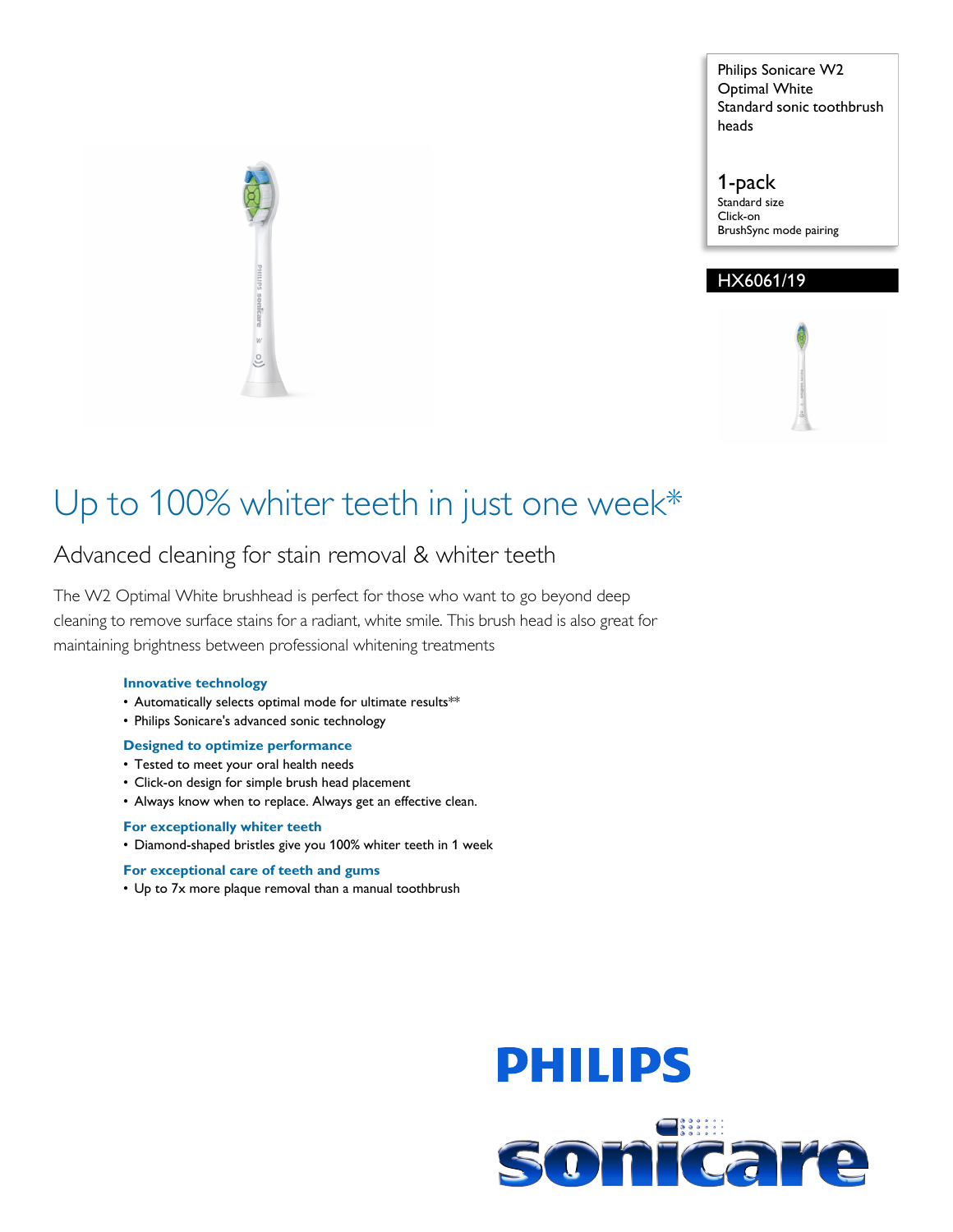# **Highlights**

#### **Say goodbye to plaque**



Densely-packed, high-quality bristles remove up to 7x more plaque than a manual toothbrush.

#### **Brush head replacements**



Brush heads become less effective after 3 months of use, but with BrushSync™ you'll be reminded before this happens. Your smart toothbrush will track how often and how hard you brush, and will notify you when it's time for a replacement. Don't have a smart Philips Sonicare toothbrush? Just monitor your blue replacement bristles, and when they turn white you'll know it's time for a fresh brush head.

#### **Brushing with peace of mind**



All Philips Sonicare brush heads are safe and gentle on teeth and gums. During tests, each brush head is put through its paces to ensure durability and an exceptional performance every time you brush.

#### **Philips Sonicare technology**



Philips Sonicare's advanced sonic technology pulses water between teeth, and its brush strokes break up plaque and sweep it away for an exceptional daily clean.

#### **BrushSync™ mode-pairing**



You'll always get the best possible clean with our BrushSync™ mode-pairing feature\*\*. The

Philips Sonicare W2 Optimal White brush head syncs with your BrushSync™ enabled Philips Sonicare toothbrush handle\*\*, selecting the optimal brushing mode and intensity level for exceptional whitening. All you need to do is start brushing.

#### **Easy to click-on**



Your W2 Optimal White brush head fits perfectly with any Philips Sonicare toothbrush handle, except Philips One and Essence. Simply click on and off for easy replacement and cleaning.

#### **Whiter teeth, fast**



The W2 Optimal White's stain-removal pad, made from densely-packed diamond-shaped bristles, removes surface stains caused by food and drinks. You'll notice a whiter smile, up to 100%\*, in just 7 days.